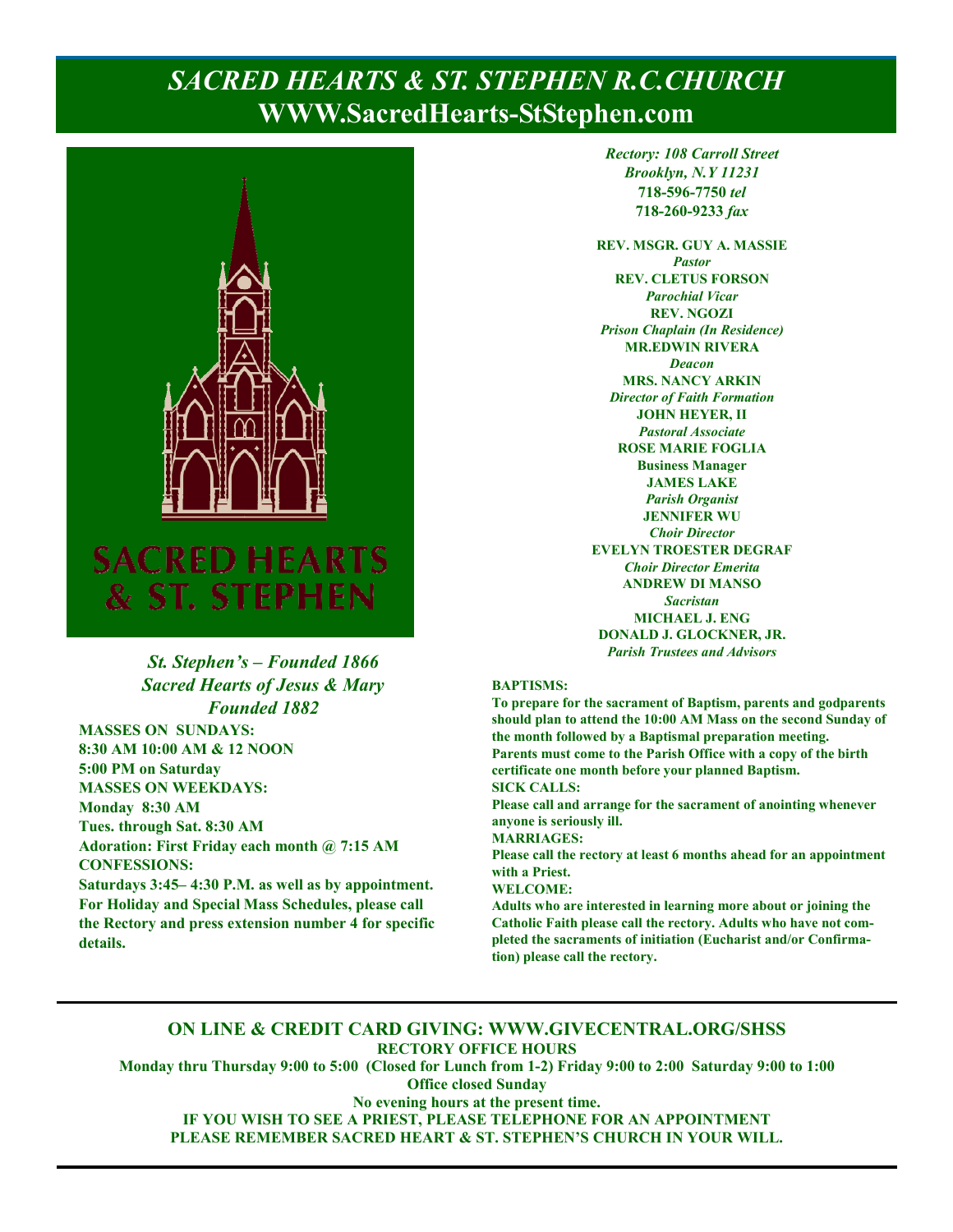

- MON. JANUARY 31, 2022 8:30 Rosolino & Filippa Cataldo BY: Cecilia & Salvatore Cataldo & Family
- TUE. FEBRUARY 1, 2022 8:30 Carmine Graziani BY: Daughter Teresa
- WED FEBRUARY 2, 2022 8:30 Souls in Purgatory BY: Andrew DiManso
- THURS. FEBRUARY 3, 2022 8:30 Leonard Bik BY: Sal
- FRI. FEBRUARY 4, 2022 8:30 Concetta Battista Scotto BY: The Eng Family
- SAT. FEBRUARY 5, 2022 8:30 For All Breast Cancer Patients and Surviors 5:00 Concetta Battista Scotto BY: Camille & Anthony Trani
- SUN FEBRUARY 6, 2022 8:30 Dolly Vergona BY: Tina & Nick Cinalli 10:00 Thomas Mationg BY: Callahan Family Noon Giovanna Sansone BY: The Bellantuono Family



#### FINANCIAL INFORMATION

Sunday Collection 1/23 \$ 1,722.00 \*Envelopes & cash On Line Donations \$2,745.50 Total Sunday 1/23 \$4,467.50 Annual Weekly Expenses\*\*\$14,325.00 Difference: \$ 9,857.50 \*\*Total annual expenses divided by 52 weeks

**The 2022 Annual Catholic Appeal supports the mission**  Annual Catholic of our parish and the **daily work of the Appeal 2021 DIOCESE OF BROOKLYN Church in Brooklyn** 

**and Queens in ways no one parish can accomplish alone by supporting the following ministries:** 

- **Catholic Youth Ministry Initiative**
- **Catholic Charities**
- **Hospital, College & Prison Chaplains**
- **Diocesan Vocations Office**
- **Catholic Migration Services**
- **Office of Faith Formation**
- **Bishop Mugavero Residence for infirmed clergy**
- **Futures in Education Scholarship Foundation**

**All donations made to the ACA above our Parish Goal are returned directly back to our parish for operations and improvements.** 

## **BOOK CLUB**

**Please join us on Monday, February 7th @ 7:00 PM in the Parish House. We will be discussing FRESH WATER FOR FLOWERS by VALERIE PERRIN.** 

> **All are welcome! We hope to see you there!**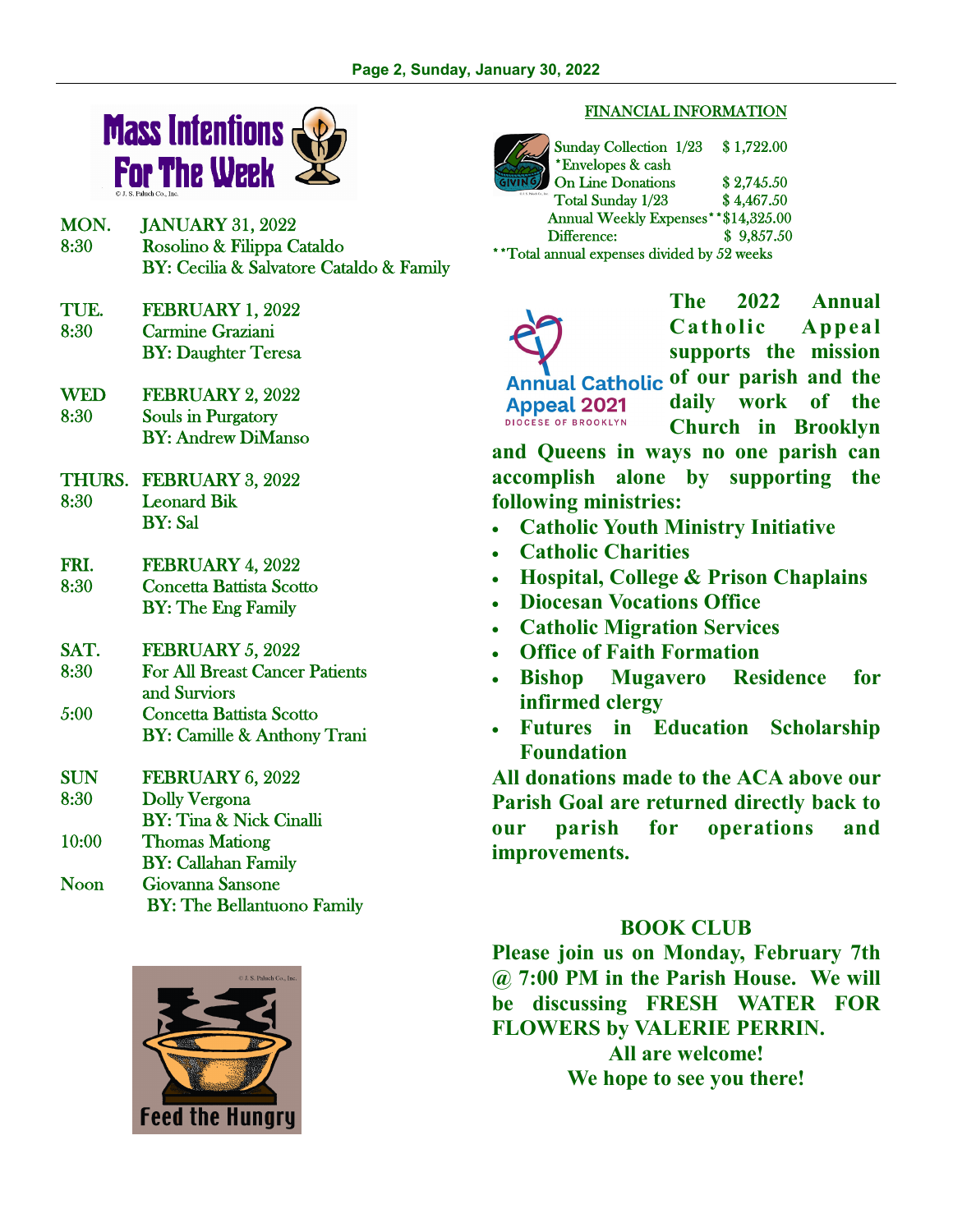

Please remember in your Pray prayers the members of our For parish and community who Paluch Co., Inc. **are** ill, hospitalized or in

nursing home care, most especially: Jonelle Bernardo, Helena Rolla Brad Hatry Gertrude Zagarella Michelle Laquercia Irene Balen Judith DeArmen John Nigro Judith Miller Salvatore Salerno Diane Barchuk Addy Wardrope Carol DeMairo Anthony Gambardella Anthony Tilocca Anthony Turco Roe Gambardella Elizabeth Foley Ann Curcuru Dora Zanzonico Lamar McNabb Louis D'Angelo Carol Montelbano Gina Salta Anthony Manfre Celeste Internicola Emma Huckerby Kristin Quail Louann Gambardella Robert Janicke Dominick Aiello, Jr. Mark Carles Erica Concino Bernadette Janicke Susan Hannan Evan Marra Hector Jimenez Darren Munio Abigail Memmesheimer Sophia Rotunno Philip Saraceno Vittorio Di Turi Maria Anjelica Patino Laquercia



**Our Church is open each Wednesday from noon until 2:00 PM for private prayer. You are encouraged to stop by** 

**for this quiet time with the Lord.** 



**We hope to see you there!** 

**Tax letters will be mailed to all parishioners shortly. Any parishioner who donated to our parish in the year 2021 whether on line, in person or by mail, will receive this** 

**letter. Please give the letter a chance to reach you as you know the mail delivery in our area leaves much to be desired.** 

**Thank you for your kindness, generosity and support of this great parish. We are grateful for all you do to help sustain us.** 



**If you wish to remember a loved one or have a devotion to a particular saint, annual memorial candles are available at the Rectory. These candles remain lit** 

**for one year at a cost of \$100.00 per year ( first time cost is \$110.00 to cover the expense of the plaque) They can be placed by any Saint in our Church and a personalized plaque with the inscription of your choice may be affixed to the candle. If you are interested or have any questions regarding these candles, please call the Rectory and speak to Rose Marie Foglia, Monday through Thursday from 9:00 AM to 4:00 PM. We will be happy to help you.** 



**Are you being called to become** 

**more involved in our Parish Community? All are welcome to join one of our ministries. We welcome all! Share your time, talent and treasure with us. For more information, see Msgr. Massie or one of our staff members present at the various masses. You may also call the Rectory and we will be happy to assist you.**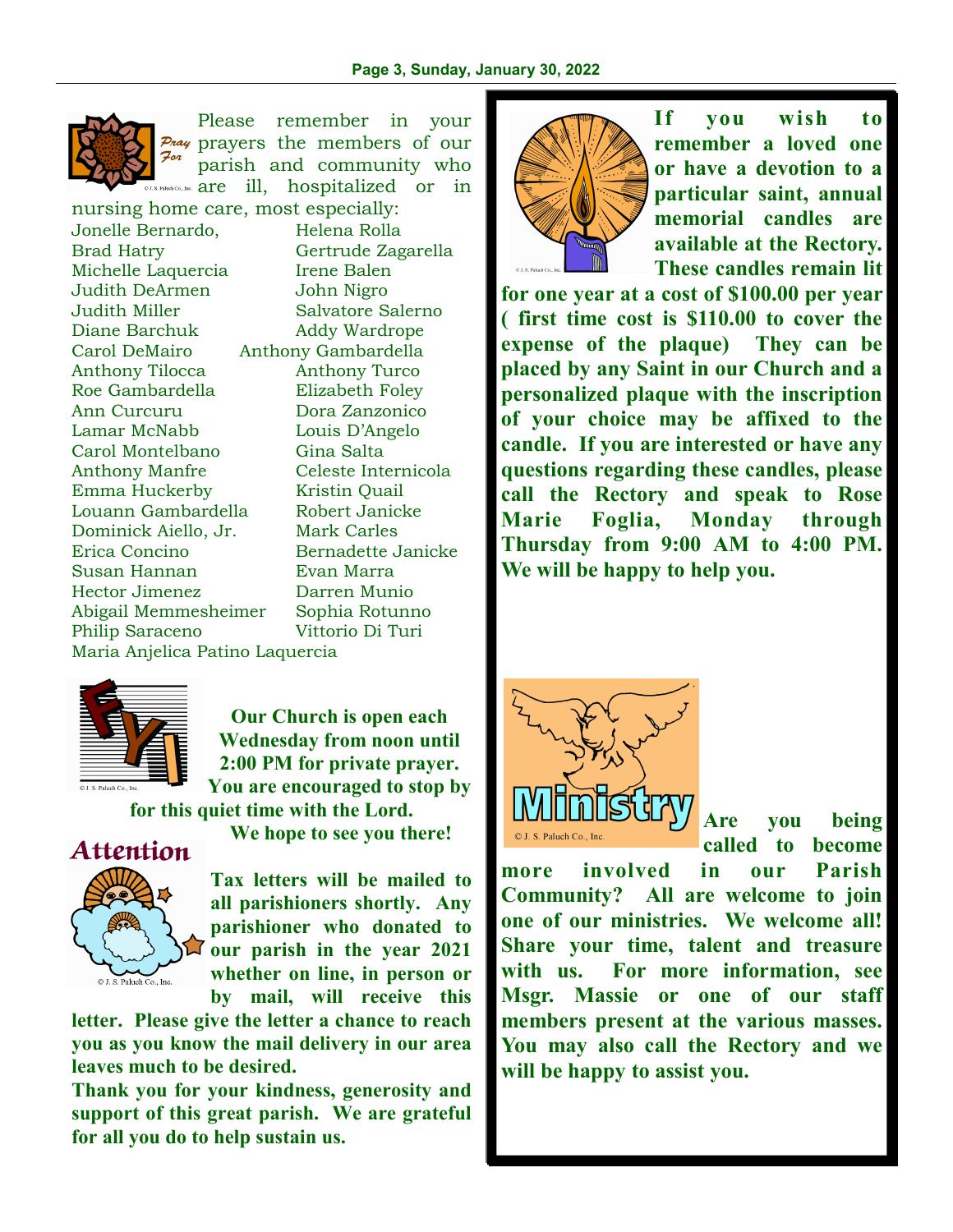

**Dear Parish Family,** 

 **Today we meet Jesus in Nazareth. Nazareth is where Jesus was reared. It was here that he learned a trade. It was here he worshipped in the synagogue and perhaps in this synagogue that he had his Bar Mitzvah. It is after one's Bar Mitzvah that one can read in the synagogue. The people of Nazareth knew him and knew his family. This in not unlike us. We have lived in Carroll Gardens when it was known as South Brooklyn. We know people from the neighborhood. We know families from the parish. You cannot put on airs with people with whom you have been reared. The neighborhood people know you for who and what you are. So too, with Jesus. He and the family are well known in Nazareth. When he gives this instruction in the synagogue reminding the people of how faithful the gentile world was when Elijah preached and how Naaman, the Syrian is healed through the intercession of Elisha, the reaction of the people in the synagogue was not favorable. Why was their reaction hostile? Jesus was telling them a truth. Jesus was not making up a story. Why such a negative reaction? The Syrians and the Phoenicians were enemies of Israel. Why use them as an example of acceptance of the Word of God? Perhaps because Jesus is telling the truth, a prophet is never accepted by his own people.** 

 **In the first reading, Jerimiah is called to be a prophet to his people. God tells Jerimiah that the people will be against you. "They will fight against you, but they will not prevail over you." Why do people fight against prophets? Prophets in the Hebrew text are not people who tell the future. They are the conscience of the people of Israel. They ask important questions to people in leadership roles. Often prophecy has been described as "speaking truth to power." When this is done, there is a push back. People in powerful leadership roles do not want to hear any challenges or questions. It is like a child informing a parent that the parent needs to see the doctor. It is like the situation we have here with Covid in wearing masks for the good of all. It is like the whistle blower who discovers some illegal issue or some corruption going on in the workplace. The whistle blower may be right, but do those involved in the corruption want to hear all this, this is not so good stuff. No, they do not. Prophets act in love for the people to who they are preaching.** 

 **What is the motivation or the inspiration of the prophet or even of Jesus? It is love. Love means effectively willing the good for the other. The prophet speaks out for the good of the people even if the people reject the message. Jesus does the same. He acts in love and speaks the truth to us for our consideration even if it kills him. In the second reading from St. Paul's first letter to the Corinthians, we are learning about what love is. Love need not be emotional. Love has nothing to do with liking. It has everything to do with willing the good even for the enemy. Such a message about love is most challenging in our society today. We like the fluff and stuff of love but not the difficult aspects of love that we find in the life of Christ even for the sinner, or even Judas Iscariot.** 

 **So, why is Jesus rejected in Nazareth? Why is Jerimiah rejected? Do we really will the good for all our enemies?** 

**Rev. Msgr. Guy A. Massie**